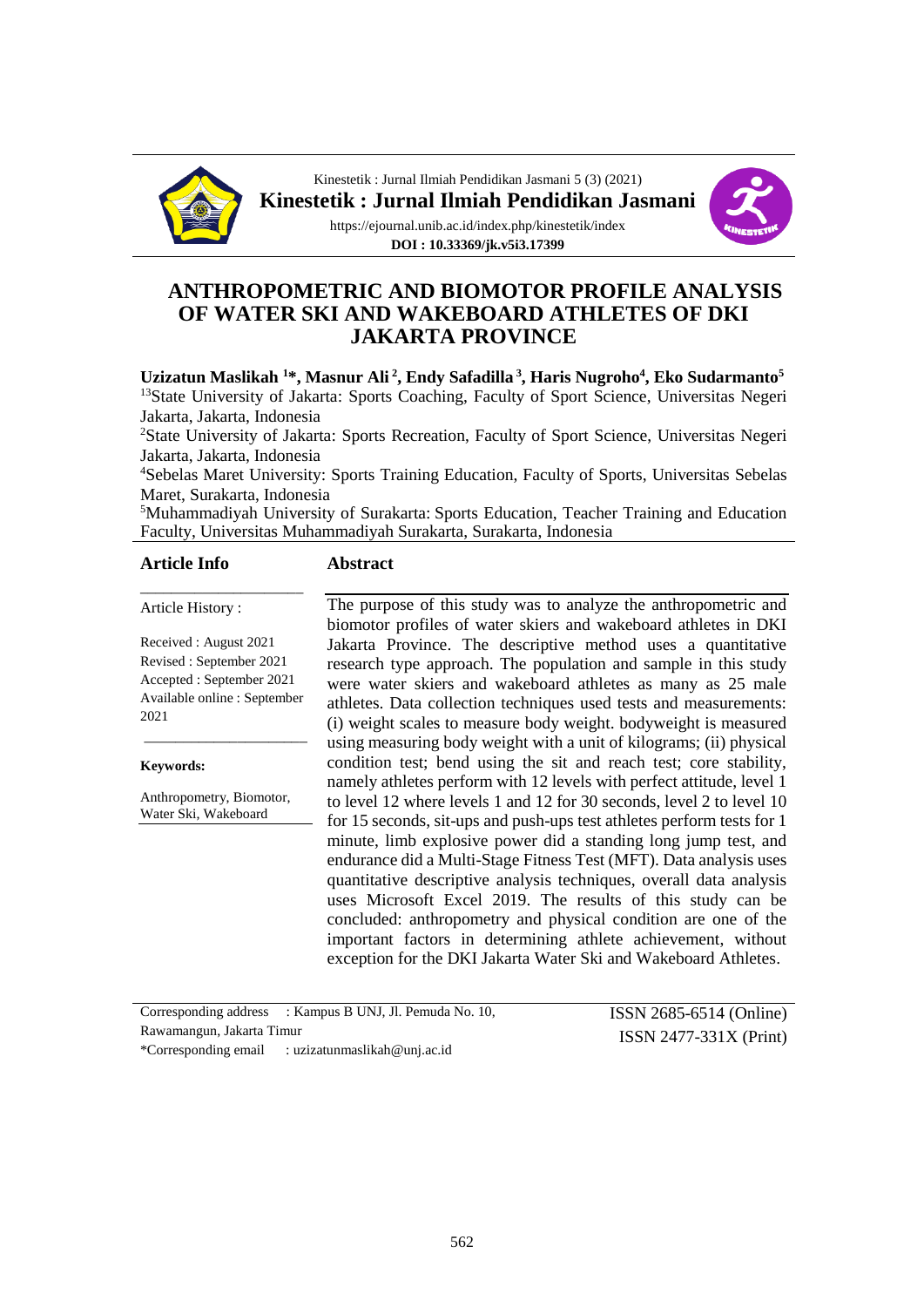# **INTRODUCTION**

The development of national sports is one of the efforts to improve the quality of human resources. In this regard, national sports have a role to maintain and improve the health and fitness of the community, shape the character and personality of the nation by instilling the value of sportsmanship, discipline, strengthening and fostering friendship between nations, and strengthening the unity and unity of the nation (UU No 3 Tahun 2005). Moreover, sports can lift the dignity, dignity, and honor of the nation through sporting achievements at the provincial, national and international levels. In that context, with the empowerment of sports, the sense of nationalism and national identity becomes clearer.

Conducting activities regularly and programmatically through sports achievements able to lift the dignity, dignity, and honor of the nation through sporting achievements at the provincial, national and international levels (Fachrezzy et al., 2020; Hermawan et al., 2021; Jariono & Subekti, 2020). In that context, with the empowerment of sports, the sense of nationalism and national identity becomes clearer. Sports activities cannot be separated from human life, in exercising each individual has a different purpose, some aim for achievement, physical freshness, and recreation (UU RI, 2005).

A reality there are four basic human goals to do sports activities today. First, humans do their activities for recreation, namely humans who do sports just to fill their leisure time, done full of joy, so that it is done casually and informally, both places, facilities, and regulations. Second, humans who do sports activities for educational purposes, such as school children who are fostered by sports teachers. Formal activities, the goal is to

achieve the national education goal through sports activities arranged through certain curricula. Third, humans do sports activities to achieve a certain level of physical freshness. Fourth, humans perform certain activities to achieve optimal achievement. Sports that aim to achieve optimal achievement require good and regular exercise.

The modern training principles of each sport require specificity. There are four kinds of completeness that need to be possessed if one will achieve an optimal achievement. Proper physical condition plays an important role in improving the appearance of athletes. Improving the physical condition of athletes aims to make physical abilities excellent (T. O. Bompa & Buzzichelli, 2018).

Physical condition plays an important role in achieving the maximum achievement of an athlete to achieve maximum achievement, and even a very basic ability to achieve an achievement (Nugroho et al., 2021; Ohayon, 2005). Therefore, an athlete cannot step up to the top of his achievement when it is not supported by good physical condition. Athletes don't need all the components of their physical condition. Athletes only need a few components of the physical condition according to the characteristics of the sport they follow, namely an athlete must have basic physical components, namely: endurance, strength, speed, and flexibility or coordination (T. O. Bompa & Buzzichelli, 2018). This research aims to find out about the anthropometric and biomotor profiles of water ski athletes and wakeboards in Jakarta as seen from the physical profile tested and measured in anthropometry and biomotor components.

Water skiing is a sport of established popularity with an estimated 8.4 million participants (Bray-Miners et al., 2013, 2015; Hostetler et al., 2005; Jung et al., 2021). Wakeboarding, a relatively new water sport combining water skiing and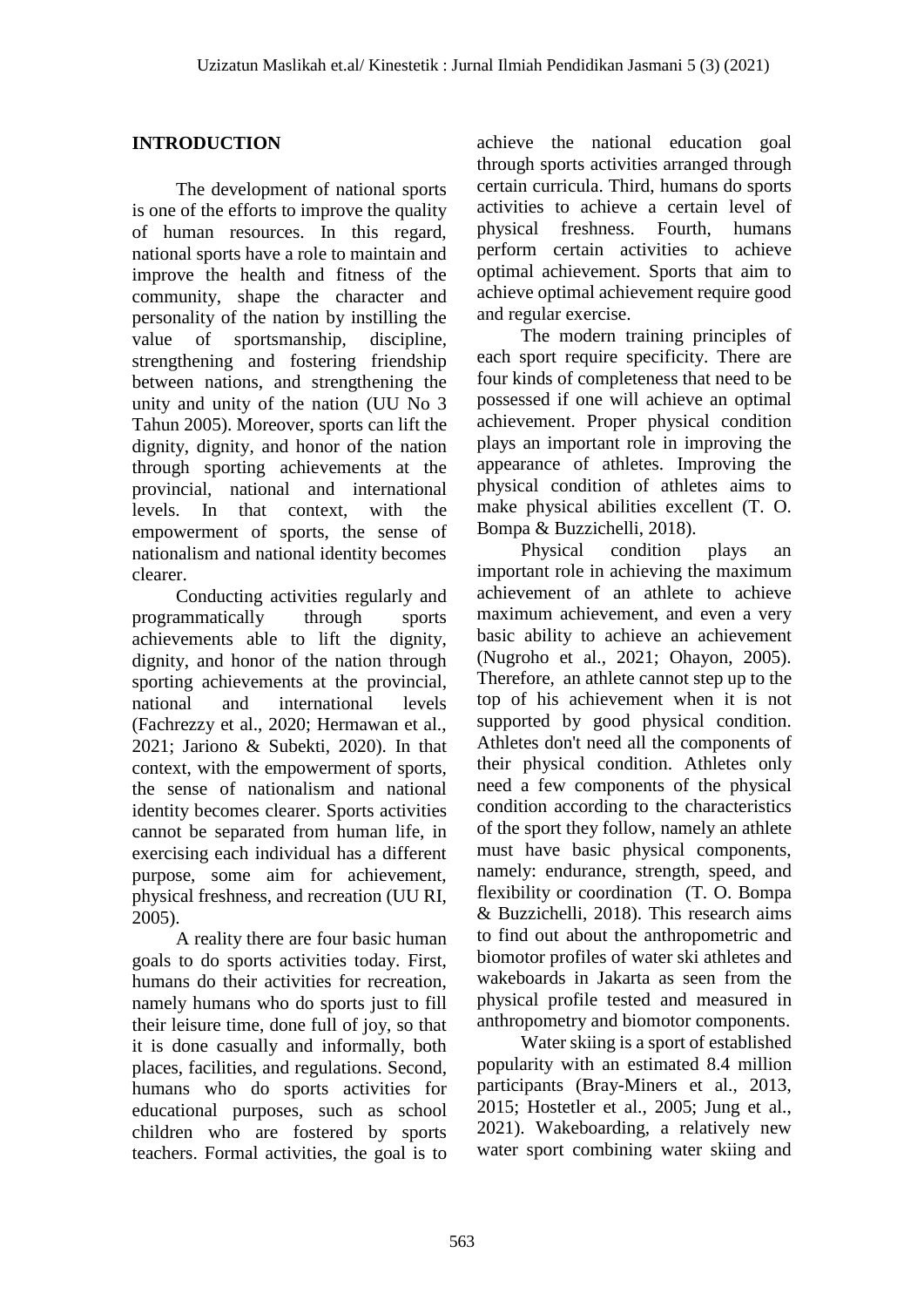snow boarding, has experienced a 49% increase in participation during the past 5 years to an estimated 3.4 million participants (Hostetler et al., 2005).

The International Waterski & Wakeboard Federation (IWWF) is the world governing body for towed water sports and has 91 affiliated national federations. The IWWF's competitive and recreational towed water sport divisions include Tournament (3-event water skiing), Wakeboard, Barefoot, Show Skiing, Cable Wakeboard, Cable Ski, Ski Racing, and Disabled Skiing(Jung et al., 2021). Water skiing involves two distinct activities: (1) bringing the water ski to plane and (2) performing cutting maneuvers often across a boat wake. Each activity produces different loading profiles that are transmitted to the bootbinding system (Suderman et al., 2020).

The element of good physical condition is one of the supporting achievements of a sport but not only that basic engineering skills become a supporting role for the achievement of an athlete's achievements. Mastery of good basic techniques and good physical condition for athletes must certainly be considered by a coach to deliver his athletes at the highest achievements.

Researchers raise research used is descriptive quantitative with survey methods, which is a study that collects data obtained from data collection in the form of tests and measurements. The free variables in this study are anthropometric and biomotor profiles and the bound variables are water skiers and wakeboard athletes of DKI Jakarta Province. Data analysis or data classification is an important step in research.

# **METHODS**

The research method used is Quantitative Descriptive, which is a study that collects data obtained from survey results obtained data from tests and measurements, consisting of anthropometric tests consisting of height and weight while biomotor components consist of the explosiveness of leg muscles, abdominal muscle strength, endurance, agility, and speed.

# **Participants**

The sample in this study was the male athlete of Water Ski Athletes and Wakeboard DKI Jakarta Province as many as 25 people. This research was conducted on August 1, 2021, at Lake Sunter street Danau Permai Raya No.01 ward Sunter Jaya districts Tanjung Priok North Jakarta.

### **Sampling Procedures**

The sampling procedure in this study used purposive sampling, considering the characteristics of the sample following the length of exercise of at least one year or more joined in Water Ski and Wakeboard DKI Jakarta province.

### **Materials and Apparatus**

Data collection techniques use tests and measurements:(i) weight scales to measure weight. Brightly measured by a weight gauge with a unit of a kilogram; (ii) test of physical condition; Flexibility using sit and reach test; core stability is athletes do with 12 levels with perfect attitude, level 1 to level 12 where levels 1 and 12 for 30 seconds, level 2 to level 10 for 15 seconds, test set-ups and push-ups athletes do tests for 1minute, explosive limbs do standing long jump tests, and endurance perform Multi-Stage Fitness Test (MFT).

### **Procedures**

The sample in this study was the male athlete of Water Ski Athletes and Wakeboard DKI Jakarta Province as many as 25 people. This research was conducted on August 1, 2021, at Lake Sunter street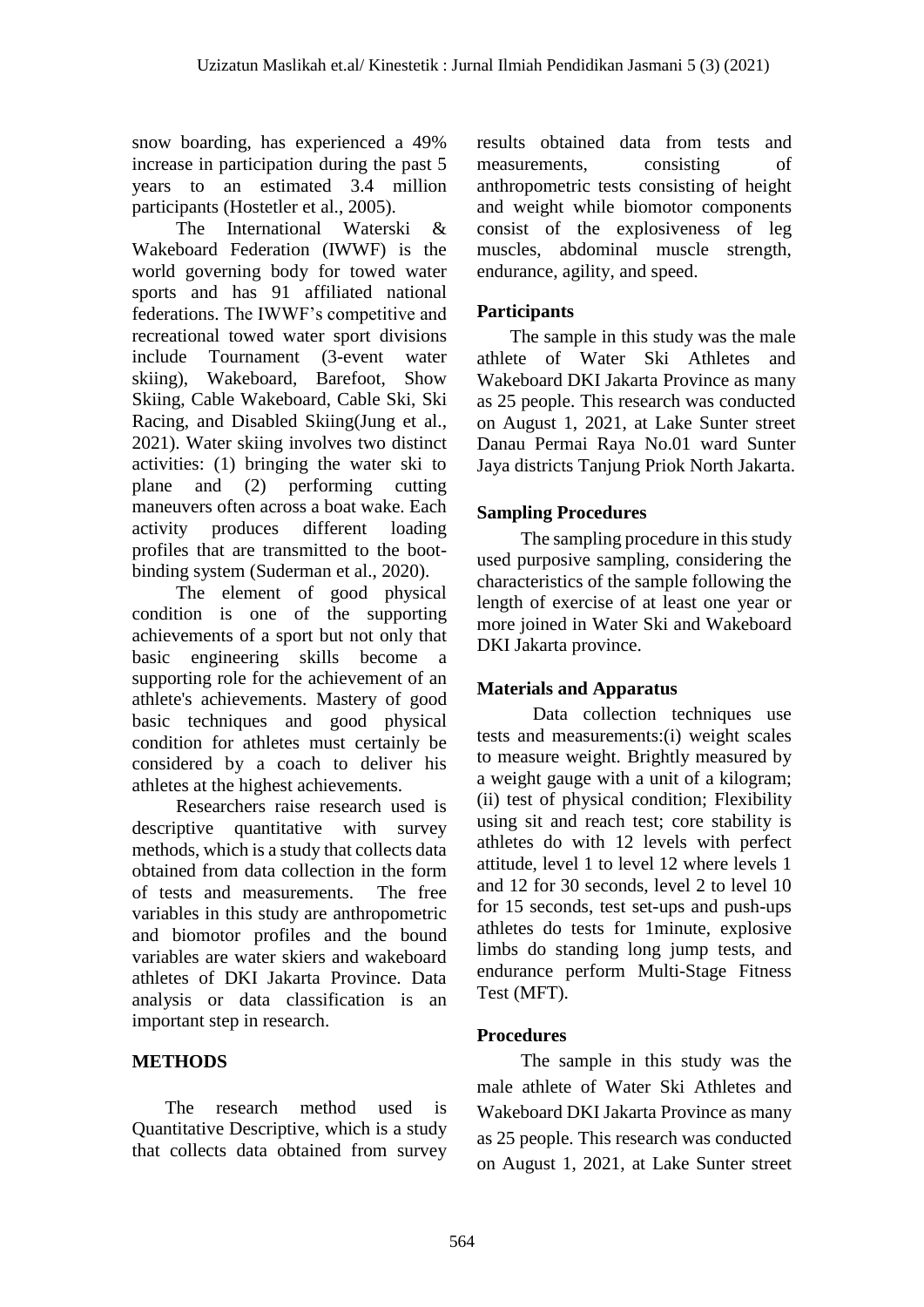Danau Permai Raya No.01 ward Sunter Jaya districts Tanjung Priok North Jakarta.

### **Design or Data Analysis**

The data analysis in this study used descriptive analysis of percentages. After the data is obtained, then continued by analyzing the data to conclude this study using quantitative descriptive analysis techniques, overall data analysis using Microsoft excel 2019.

## **RESULTS**

Based on the results of descriptive analysis of frequencies about anthropometric tests and measurements and physical conditions consisting of total numbers, average values, and standard deviations can be seen in the following table:

Tabel 1. Descriptive analysis results of the total number, average value, and anthropometric deviation standards

| <b>Variable</b> | Anthropometry |            |             |      |  |
|-----------------|---------------|------------|-------------|------|--|
|                 |               | <b>Sum</b> | <b>Mean</b> | SD   |  |
| Weigh           | 25            | 1649.9     | 65.96       | 5.34 |  |
| Heigth          |               | 25 4300.7  | 172.03      | 4.95 |  |

Based on table 1 it can be described that anthropometry for indicators: (i) the weight of 25 athletes obtained a total amount of 1648.9 Kg, an average value of 65.96 Kg; and a standard deviation of 5.39; and (ii) the height indicator obtained a total amount of 4300.7 kg, an average value of 172.03, and a standard deviation of 4.95. Furthermore, the analysis of physical condition consists of flexibility, limb explosiveness, and abdominal muscle strength tests, the results of the data analysis can be seen in the following table:

Tabel 2. Descriptive analysis results of the total number, average value, and standard deviation of physical condition

| Variable           | <b>Physical condition</b> |       |             |       |  |
|--------------------|---------------------------|-------|-------------|-------|--|
|                    | N                         | Sum   | <b>Mean</b> | SD    |  |
| <b>Flexibility</b> | 25                        | 833.5 | 33.34       | 5.31  |  |
| Core               | 25                        | 168   | 6.72        | 2.01  |  |
| stability          |                           |       |             |       |  |
| Sit-up             | 25                        | 899   | 35.56       | 10.05 |  |
| Push-up            | 25                        | 706   | 28.24       | 6.48  |  |
| Grip               | 25                        | 1024  | 40.98       | 8.17  |  |
| strength           |                           |       |             |       |  |
| Limb               |                           |       |             |       |  |
| explosive          | 25                        | 53.35 | 2.13        | 0.39  |  |
| power              |                           |       |             |       |  |
| <b>Endurance</b>   | 25                        | 676.1 | 27.04       | 3.55  |  |

Based on table 1 on the profile of the dominant physical condition of Water Ski athletes and Wakeboard DKI Jakarta Province the physical condition of 25 samples was tested: (i) flexibility was obtained a total amount of 833.5 cm, an average value of 33.34 cm, and a standard deviation of 5.31; (ii) core stability obtained a total amount of 168, an average value of 6.72, and a standard deviation of 2.01; (iii) sit-ups were obtained a total amount of 899, an average value of 35.56, and a standard deviation of 10.05; (iv) push-ups were obtained a total amount of 706, an average value of 28.24, and a standard deviation of 6.48; (v) the strength of the gang obtained a total amount of 1024, the average value of 40.98, and the standard deviation of 8.17; (vi) the explosive power of the leg muscles is obtained a total amount of 53.35, an average value of 2.13 cm, and a standard deviation of 0.39; and (vii) endurance obtained a total amount of 676.1, an average value of 27.04, and a standard deviation of 3.55. The result of a descriptive analysis of the anthropometric and biomotor profiles and their bound variables are water Ski and wakeboard athletes of DKI Jakarta Province, as the basis for compiling the exercise program.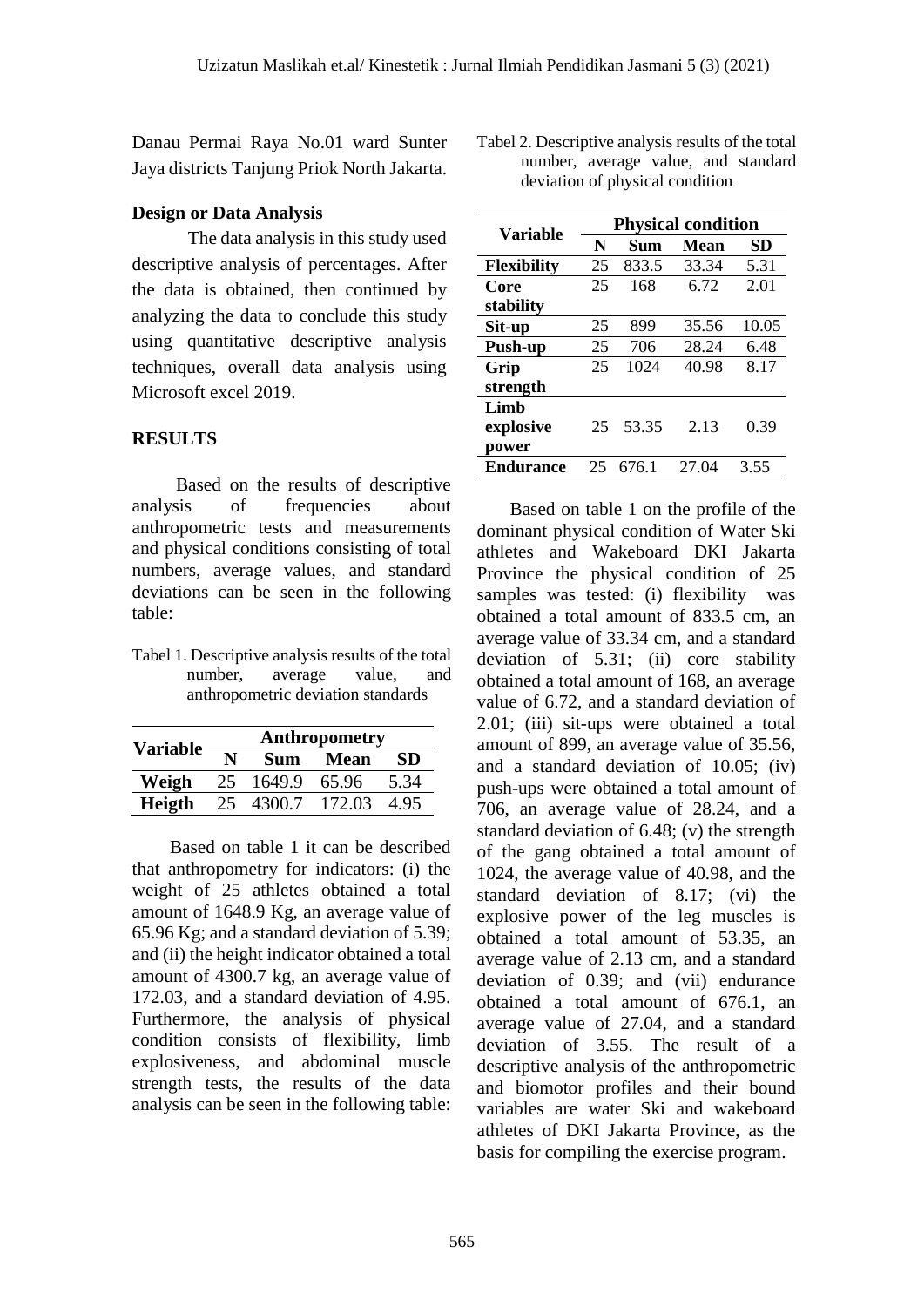## **DISCUSSION**

In this study, the researcher raised the research used is quantitative descriptive with descriptive methods, which is a study that collects data obtained from the collection of data in the form of tests and measurements. The free variables in this study are anthropometric profiles and physical conditions and the bound variables are Water Skiers and Wakeboard Athletes of DKI Jakarta Province.

The results of previous research on water skiing and waterboarding were carried out by Hostetler Data were collected for 517 individuals with water skiing related injuries and 95 individuals with wakeboarding-related injuries. These injuries represent an estimated 23 460 water skiing and 4810 wakeboarding related injuries treated in US emergency departments in 2001 to 2003 (Hostetler et al., 2005). Three-event water skiing is widely considered to be the most demanding discipline in towed watersports. Various fitness components such as muscular strength and endurance,dynamic balance, and coordination are required to succeed in waterskiing competition (Jung et al., 2021).

This study analyzed the impact of ski design and skier ability on dynamic performance while slalom water skiing. The subject pool utilized in this study as limited to advanced skiers. The experimental procedure was controlled where possible to reduce the impact of weather, fatigue and inconsistent subject activities (Bray-Miners et al., 2015). Furthermore, the analysis resulted in the identification of two themes: the content of the cable wakeboarding information and procedures, and the city beach community. Overall, the participants' sense-making of risk in adventure recreation was explored and found to be framed by local attachment and a combination of individualistic and collectivistic perspectives of risk (Wall, 2021).

Practising slalom water-skiing in sitting position by people experiencing paraplegia leads to a decrease in the maximum HGS of the dominant hand, the percentage decrease may be in relation to competitive level and physical fitness of the skiers (Wall, 2021).

The quality of human resources must be improved continuously by science and technology as well as national developments. Athlete Breeding is an important stage in the coaching of water Ski and wakeboard sports achievements which is the foundation of the building of achievement coaching systems in the sport of Water Ski and Wakeboard. The achievement coaching system aims to achieve a high level of achievement then a good nursery system is needed.

Maximum achievement achieved by athletes is influenced by several factors, including external factors and internal factors. External factors are factors that affect the achievement of athletes who come from outside the athlete such as coaches, training methods, and the environment. While internal factors are factors that affect the achievement of athletes who come from within the athlete itself.

Physical condition is one of the components of internal factors in achieving optimal achievement, so it is very important to know how the level of the physical condition of an athlete. When athletes are in preparation physically and mentally less than the feeling of athletes before competing will feel anxious. This anxiety will interfere with the performance of athletes during competition and hinder the achievement of athletes (H. Indrawira, U. Maslikah, G. Jariono, H. Nugroho, 2021; Jariono et al., 2020; Ruslan, 2011).

The quest for the achievement of Water Ski and Wakeboard achievements is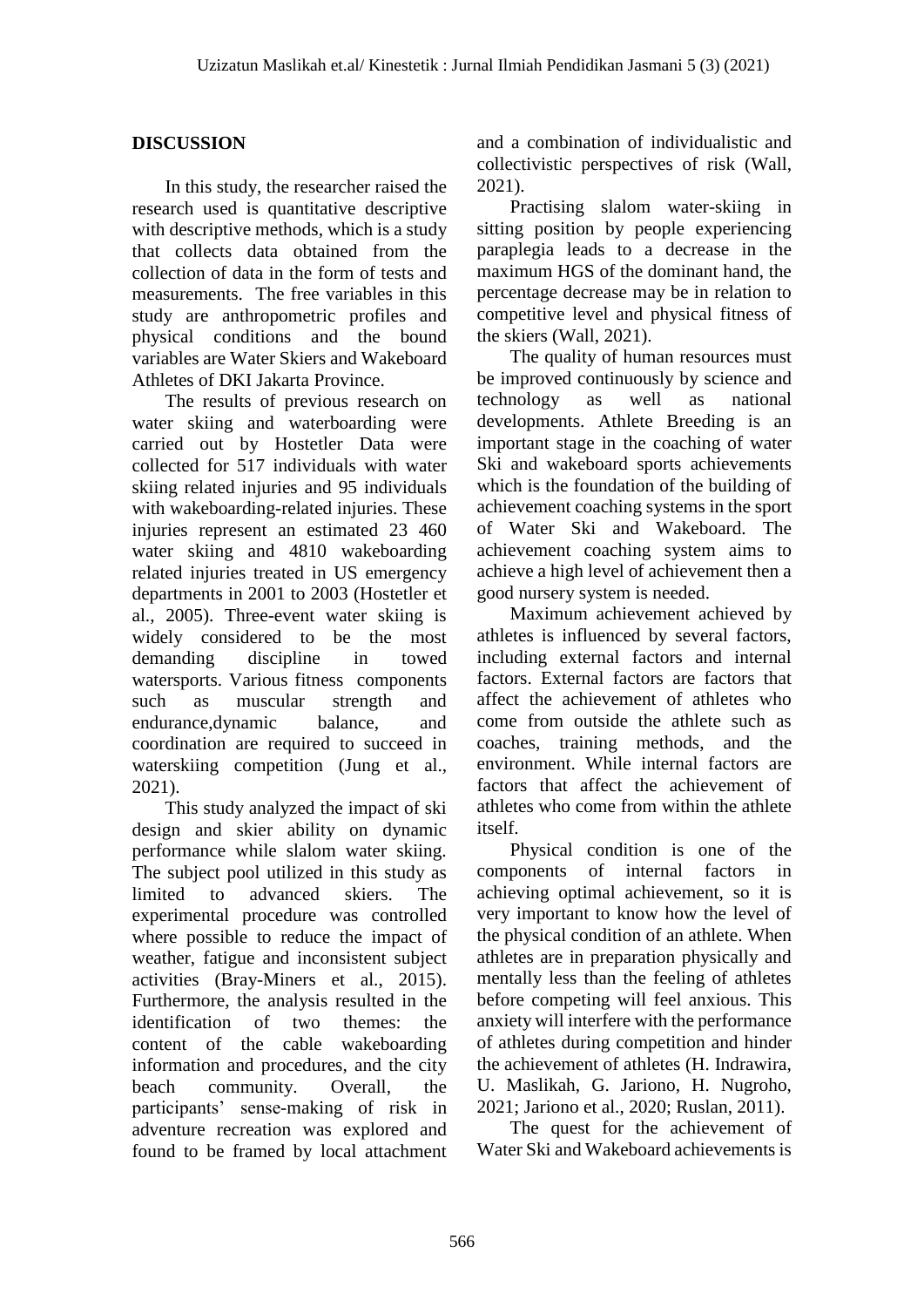no different from the achievement of sports achievements in general, as outlined above. Of the many elements for the achievement of sports achievements, the achievements of Water Ski and Wakeboard can be concluded as the result of training that includes aspects (i) The physical aspects of the dominant Water Ski and Wakeboard sports are adapted to the energy system that works in each category, for the category of anaerobic ability countering greater than aerobics. Therefore, the components or physical that are expected to be owned in the counter category are speed, reaction, agility, coordination, strength, defense and supported by components of balance, flexibility, and accuracy; (ii) The dominant technical aspects or basic skills of Water Ski and Wakeboard athletes; (iii) The tactical and strategic aspect is the athlete's ability to win matches with the help of a coach. The coach plays an important role in this because a good athlete and assisted by the right-field analysis skills by the right coach will produce the expected winning strategy; (iv) Spiritual mental aspects are needed in martial arts, particularly Water Ski and Wakeboard, but are different in each category. For Water Ski and Wakeboard, the mental aspects needed are confidence, aggressiveness, self-perception, and achievement motives.

Maximum mastery of skills is the embodiment of body mechanics that affect the efficiency of the use of power in support to improve the achievements of sportsmen, coaches must know in depth the characteristics of the skills of the sport by paying attention to the components of physical condition (T. Bompa & Buzzichelli, 2015).

Physical condition is a complete unity of components that cannot be separated just like that, both improvement and maintenance, meaning that in the effort to improve physical condition, all

components must be developed, although done with a priority system according to the circumstances or status of each component and for what purposes or status is needed (Suharjana, 2015).

Flexibility is one of the components of physical condition, which is categorized also as a component of basic physical conditions. Referred to as a basic physical component because the flexibility stands alone, not affected by other components of physical condition(Aras et al., 2017; Giandika et al., 2016).

Major stability also plays an important role in the performance of motion in sports dispensation as well as in daily life (Aytar et al., 2012; Firdauz & Setijono, Hari., 2017; Uzizatun Maslikah et al., 2021). Balance has a variety of very important factors, so the balance factor here plays a very large role in children in doing sports activities and in everyday life because the balance will be one of the most important parts of human life in doing sports activities (Aytar et al., 2012; Leong et al., 2011; Pedlar et al., 2018; Ricotti, 2011).

Explosive power can be expressed as an explosive force and much needed by sports that require rapid and strong muscle contraction, these two elements are mutually influential (Cormie et al., 2011; Nugroho et al., 2021; Suharjana et al., 2020). The strength of a muscle is determined primarily by its size, so the strength of a muscle can be affected by testosterone levels in its body as well as from a work exercise program that will increase the size of the muscle (Bacurau et al., 2009; Chan, 2012; Firdauz & Setijono, Hari., 2017; Voet et al., 2019).

Muscle endurance is the ability of muscles to generate force at specific times and speeds. Muscle strength and muscle endurance will decrease in the aging process with muscle endurance decreased greater than muscle strength (Aagaard &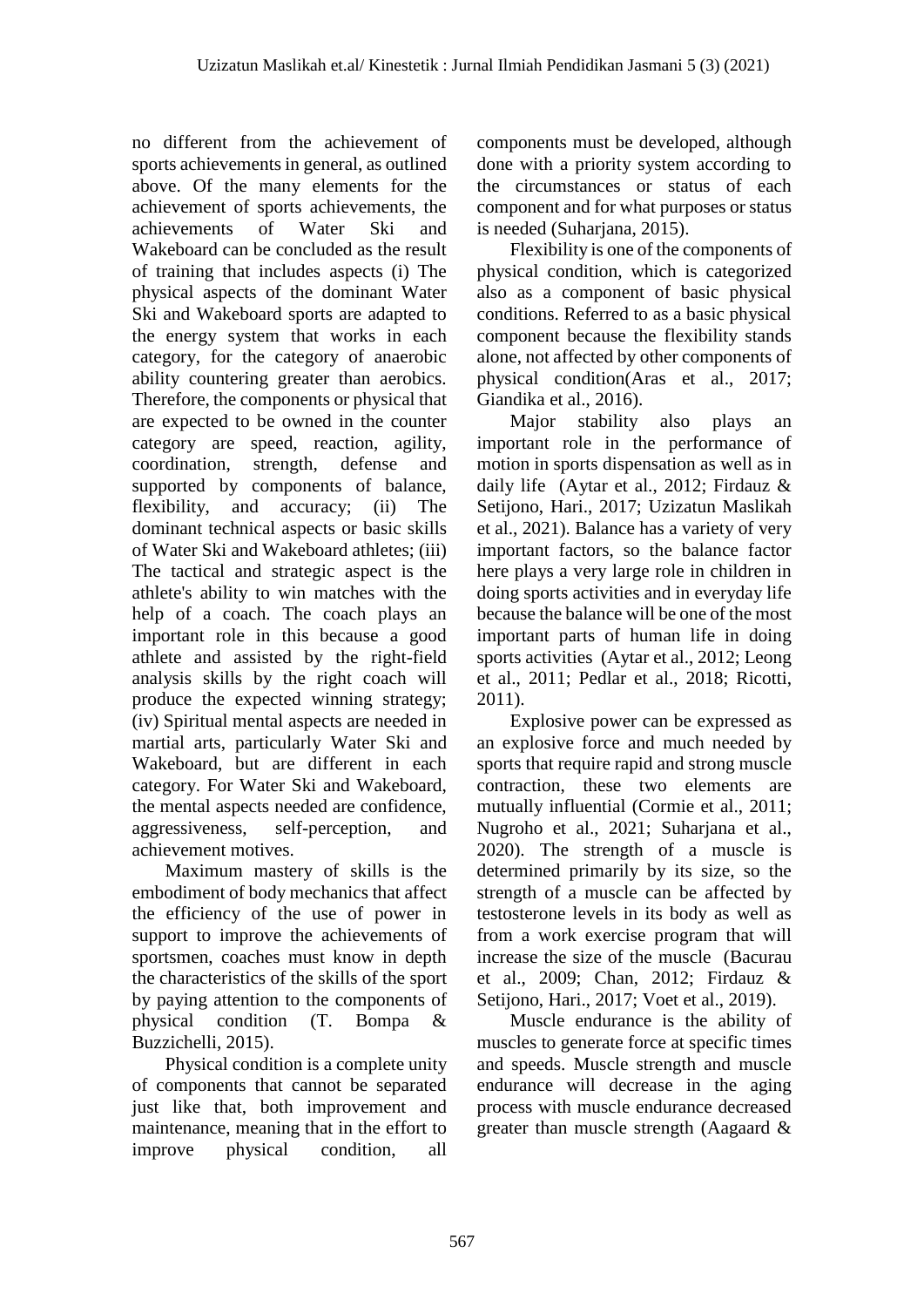Andersen, 2010; Häkkinen et al., 2003; Stöggl & Sperlich, 2014).

The results of this study showed that the average height in the ideal category and physical condition as a basis for the preparation of the exercise program, so that the exercise program is by the expected joint achievements.

# **CONCLUSION**

The results of this study can be concluded: anthropometry and physical condition is one of the important factors in determining the achievement of athletes, without exception in Water Ski and Wakeboard Athletes of DKI Jakarta province.

# **ACKNOWLEDGEMENT**

Thank you to the Faculty of Sports Science, Universitas Negeri Jakarta who has fully facilitated to researchers to research young lecturer research grants in the fiscal year 2021. Furthermore, the researchers thanked the team and administrators, coaches and water skiers, and wakeboard athletes of DKI Jakarta Province to help the research process until the end of the study.

# **REFERENCES**

- Aagaard, P., & Andersen, J. L. (2010). Effects of strength training on endurance capacity in top-level endurance athletes. In Scandinavian Journal of Medicine and Science in Sports. https://doi.org/10.1111/j.1600- 0838.2010.01197.x
- Aras, D., Arsyad, A., & Hasbiah, N. (2017). Hubungan Antara Fleksibilitas Dan Kekuatan Otot Lengan Dengan Kecepatan Renang. Media Kesehatan Masyarakat Indonesia. https://doi.org/10.30597/mkmi.v13i4.31 60
- Aytar, A., Pekyavas, N. O., Ergun, N., &

Karatas, M. (2012). Is there a relationship between core stability, balance and strength in amputee soccer players? A pilot study. Prosthetics and Orthotics International.

https://doi.org/10.1177/03093646124458 36

- Bacurau, R. F. P., De Assis Monteiro, G., Ugrinowitsch, C., Tricoli, V., Cabral, L. F., & Aoki, M. S. (2009). Acute effect of a ballistic and a static stretching exercise bout on flexibility and maximal strength. Journal of Strength and Conditioning Research, 23(1), 304–308. https://doi.org/10.1519/JSC.0b013e3181 874d55
- Bompa, T., & Buzzichelli, C. (2015). Periodization Training for Sports-3rd Edition. https://books.google.com/books?id=Zb7 GoAEACAAJ&pgis=1
- Bompa, T. O., & Buzzichelli, C. (2018). Periodization-6th Edition: Theory and Methodology of Training. In Human Kinetics.
- Bray-Miners, J., John Runciman, R., & Monteith, G. (2013). Water skiing biomechanics: A study of advanced skiers. Proceedings of the Institution of Mechanical Engineers, Part P: Journal of Sports Engineering and Technology, 227(2), 137–146. https://doi.org/10.1177/17543371124446 88
- Bray-Miners, J., Runciman, R. J., Monteith, G., & Groendyk, N. (2015). Biomechanics of slalom water skiing. Proceedings of the Institution of Mechanical Engineers, Part P: Journal of Sports Engineering and Technology, 229(1), 47–57. https://doi.org/10.1177/17543371145475 55
- Chan, F. (2012). Strength Training (Latihan Kekuatan). Cerdas Sifa.
- Cormie, P., McGuigan, M. R., & Newton, R. U. (2011). Developing Maximal Neuromuscular Power. Sports Medicine. https://doi.org/10.2165/11538500- 000000000-00000
- Fachrezzy, F., Jariono, G., Maslikah, U., & Nugroho, H. (2020). Functional Exercise Model for Weight Loss in Sports Science Faculty Students. International Summit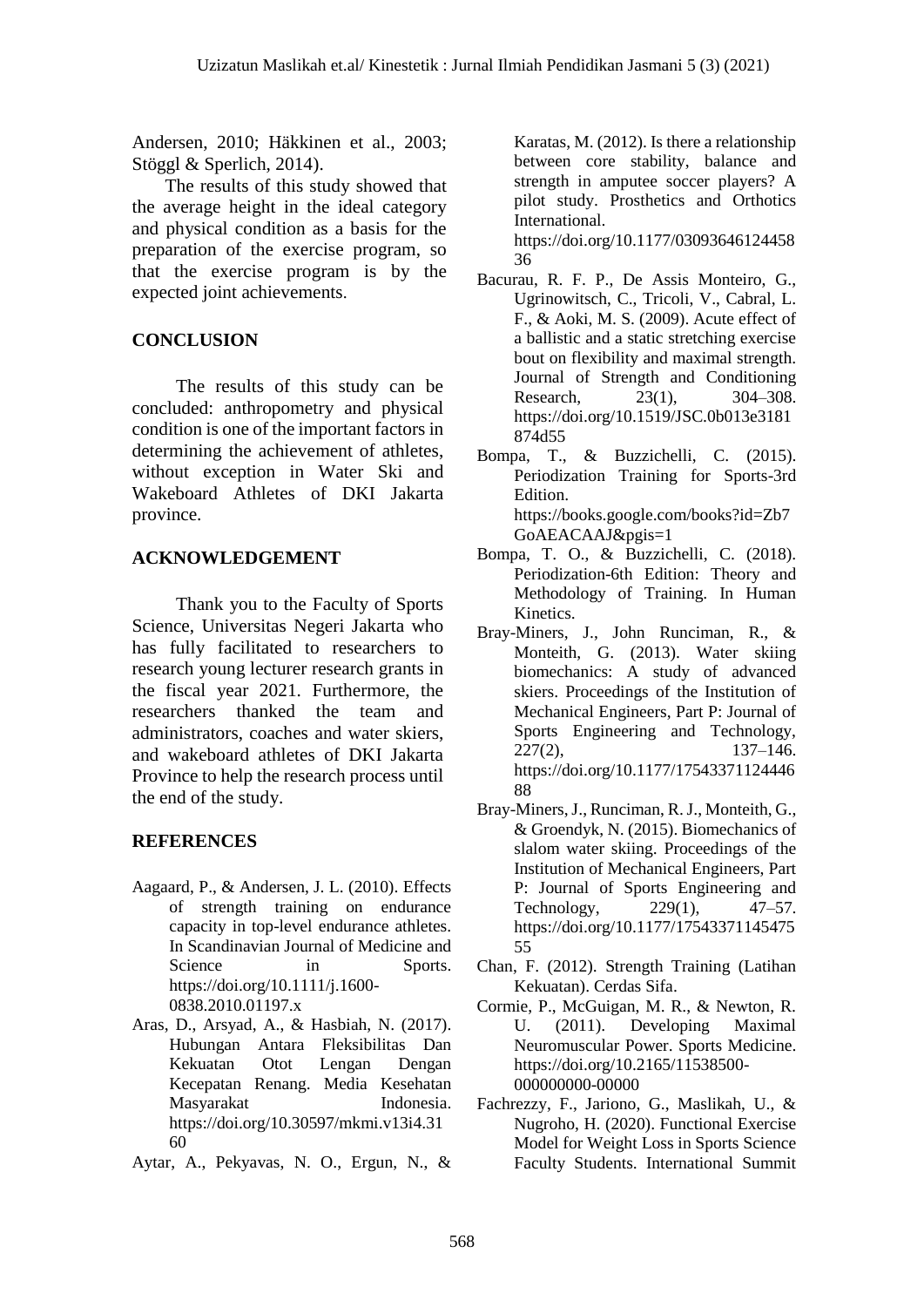on Science Technology and Humanity (ISETH) 2020, 159–165.

- Firdauz, N. W. R., & Setijono, Hari., M. (2017). The Effect of Core Stability Dynamic and Medicine Ball Training to Enhancement Leg Muscle Strength, Abdominal Muscle Strength, and Balance. Journal of Sport Science and Education (JOSSAE), 2, 65–70.
- Giandika, M. D., Kusmaedi, N., & Rusdiana, A. (2016). Hubungan Kemampuan Waktu Reaksi dan Fleksibilitas Atlet UKM Taekwondo UPI dengan Hasil Tendangan Dollyo-Chagi. Jurnal Terapan Ilmu Keolahragaan, 1(1), 12. https://doi.org/10.17509/jtikor.v1i1.1546
- H. Indrawira, U. Maslikah, G. Jariono, H. Nugroho, I. H. (2021). Pelatihan dan Penyusunan Latihan Fisik Pada Anggota Komando Strategis Angkatan Darat ( KOSTRAD ). JURNAL ALTIFANI : Penelitian Dan Pengabdian Kepada Masyarakat,  $1(1)$ ,  $27-34$ . https://doi.org/10.25008/altifani.v1i1.11 5
- Häkkinen, K., Alen, M., Kraemer, W. J., Gorostiaga, E., Izquierdo, M., Rusko, H., Mikkola, J., Häkkinen, A., Valkeinen, H., Kaarakainen, E., Romu, S., Erola, V., Ahtiainen, J., & Paavolainen, L. (2003). Neuromuscular adaptations during concurrent strength and endurance training versus strength training. European Journal of Applied Physiology. https://doi.org/10.1007/s00421-002- 0751-9
- Hermawan, I., Indrawira, H., Maslikah, U., Jariono, G., & Nugroho, H. (2021). Pelatihan dan Penyusunan Latihan Fisik Pada Anggota Komando Strategis Angkatan Darat ( KOSTRAD ). JURNAL ALTIFANI : Penelitian Dan Pengabdian Kepada Masyarakat, 1(1), 27–34. https://doi.org/10.25008/altifani.v1i1.11 5
- Hostetler, S. G., Hostetler, T. L., Smith, G. A., & Xiang, H. (2005). Characteristics of water skiing-related and wakeboardingrelated injuries treated in emergency departments in the United States, 2001- 2003. American Journal of Sports Medicine, 33(7), 1065–1070. https://doi.org/10.1177/03635465042717

48

- Jariono, G., Nursubekti, N., Indarto, P., Hendarto, S., Nugroho, H., & Fachrezy, F. (2020). Analisis kondisi fisik menggunakan software Kinovea pada atlet taekwondo Dojang Mahameru Surakarta. Transformasi: Jurnal Pengabdian Masyarakat. https://doi.org/10.20414/transformasi.v1 6i2.2635
- Jariono, G., & Subekti, N. (2020). Sports Motivation Survey And Physical Activity Students Of Sport Education Teacher Training And Education Faculty FKIP Muhammadiyah University Surakarta. Kinestetik : Jurnal Ilmiah Pendidikan Jasmani.

https://doi.org/10.33369/jk.v4i2.12449

- Jung, H. C., Straltsova, H., Woodgate, M. A., Kim, K. M., Lee, J. M., Lee, J. H., & Gann, J. J. (2021). Water ski injuries and chronic pain in collegiate athletes. International Journal of Environmental Research and Public Health, 18(8), 1–13. https://doi.org/10.3390/ijerph18083939
- Leong, H. T., Fu, S. N., Ng, G. Y. F., & Tsang, W. W. N. (2011). Low-level Taekwondo practitioners have better somatosensory organisation in standing balance than sedentary people. European Journal of Applied Physiology. https://doi.org/10.1007/s00421-010- 1798-7
- Nugroho, H., Gontara, S. Y., Angga, P. D., Jariono, G., & Maghribi, I. L. (2021). Quality Of Physical Condition Of Youth Pencak Silat Athletes Reviewed From Speed , Power. Kinestetik : Jurnal Ilmiah Pendidikan Jasmani, 5(1), 154–162. https://ejournal.unib.ac.id/index.php/kine stetik/article/view/14376
- Ohayon, M. M. (2005). Relationship between chronic painful physical condition and insomnia. Journal of Psychiatric Research. https://doi.org/10.1016/j.jpsychires.2004 .07.001
- Pedlar, C. R., Brugnara, C., Bruinvels, G., & Burden, R. (2018). Iron balance and iron supplementation for the female athlete: A practical approach. In European Journal of Sport Science. https://doi.org/10.1080/17461391.2017.1